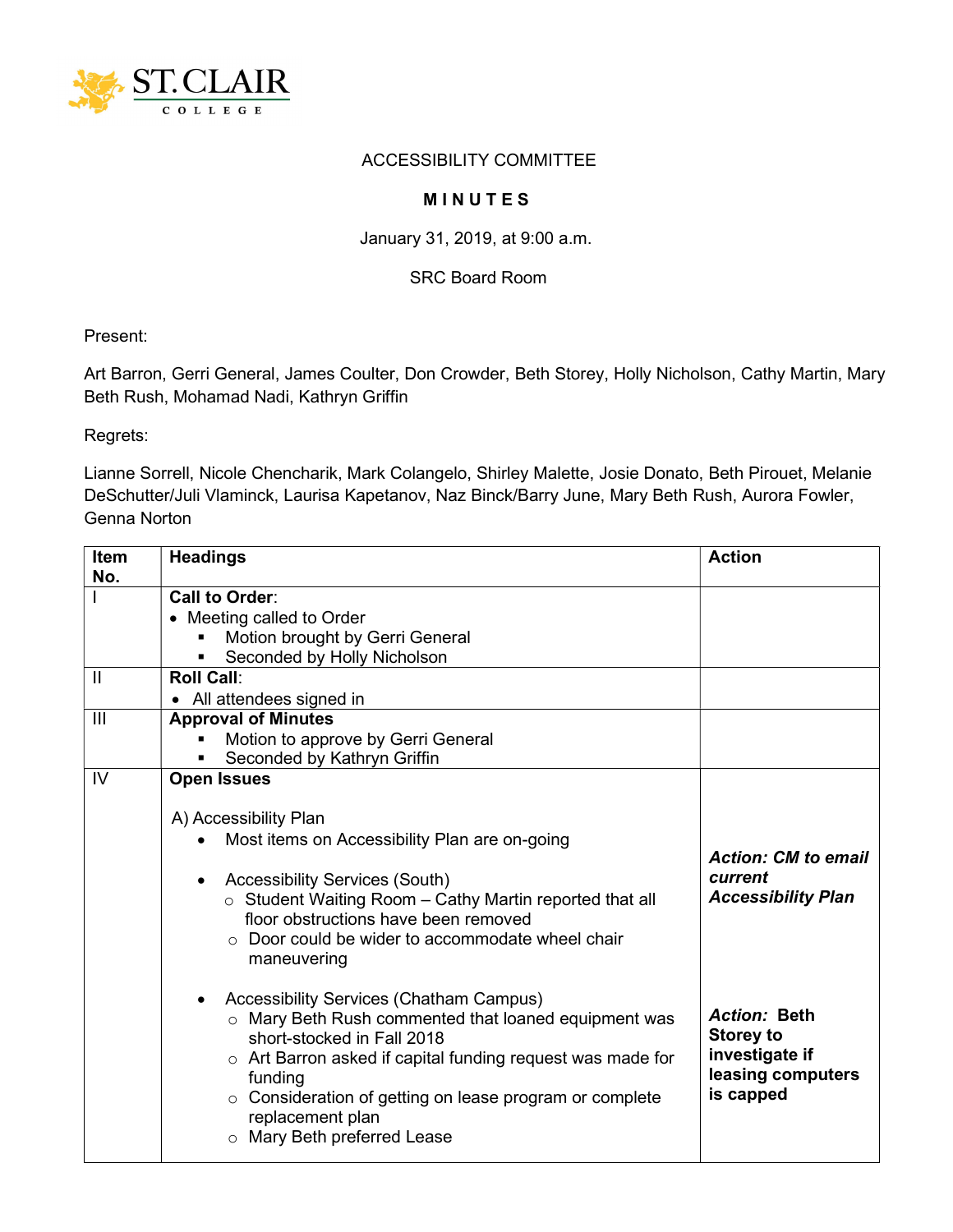| o Art Barron asked Beth Storey (IT Services) about leasing                                                                                                                                                                                                                                                                                                                                                                                                                                  |                                                                                                                                                  |
|---------------------------------------------------------------------------------------------------------------------------------------------------------------------------------------------------------------------------------------------------------------------------------------------------------------------------------------------------------------------------------------------------------------------------------------------------------------------------------------------|--------------------------------------------------------------------------------------------------------------------------------------------------|
| computers - is it capped?                                                                                                                                                                                                                                                                                                                                                                                                                                                                   |                                                                                                                                                  |
| Library - Chatham<br>$\bullet$<br>o Discussion re: location of current Accessibility Plan<br>o Discussion with James Coulter re: capital request for more<br>testing rooms to be installed library<br>Campus Bookstore (Main and Chatham Campus)<br>$\bullet$                                                                                                                                                                                                                               |                                                                                                                                                  |
| $\circ$ Windsor – items are on going<br>$\circ$ Chatham:<br>• Have a very small space<br>Art Barron will take a look at bookstore<br>• Items have been removed from aisles<br>Mohamad Nadi – removal of backpack policy can be<br>٠<br>problematic – backpack may be required for medical<br>reasons                                                                                                                                                                                        | <b>Action: Art Barron</b><br>to look at<br>bookstore<br>(Chatham)                                                                                |
| HealthPlex (Chatham Campus) Gym:<br>$\bullet$<br>$\circ$ James Coulter will look at door                                                                                                                                                                                                                                                                                                                                                                                                    |                                                                                                                                                  |
| Library (Main)                                                                                                                                                                                                                                                                                                                                                                                                                                                                              |                                                                                                                                                  |
| SCCA (127/128)<br>٠<br>$\circ$ Student Services counter too high – capital request to be<br>submitted<br>$\circ$ Don Crowder requested a walk through<br>$\circ$ Grey drop box is too high<br>$\circ$ There has been an increase of students from 500 to 1000;<br>a building audit should be requested                                                                                                                                                                                      | <b>Action: Cathy</b><br><b>Martin to email plan</b><br>to Committee and<br>request that all                                                      |
| James Coulter reported that assessing has just begun,<br>٠<br>including for an AODA audit<br>By 2025, everything is to be in place<br>$\circ$<br>Will ask if an AODA audit can be pushed forward<br>$\circ$<br>Issues are with doors and access to services                                                                                                                                                                                                                                 | members report<br>back                                                                                                                           |
| College Wide - Bathrooms<br>$\bullet$<br>Art Barron asked if there is a list of all bathrooms that are<br>accessible and which ones have a lift<br>Mohamed Nadi spoke that bathrooms are too narrow<br>$\circ$<br>and cannot transfer; very few bathrooms are<br>accessible<br>James Coulter reported that Randy Semeniuk has<br>$\circ$<br>requested that bathrooms be modified<br>Art Barron wanted confirmation as how to get a swipe<br>$\circ$<br>key for bathroom 102 that has a lift | <b>Action: Gerri</b><br><b>General to contact</b><br>facilities to confirm<br>process of<br>students' access to<br>swipe key for<br>bathroom 102 |
| Non-gender specific bathroom Art Barron - does College<br>have non-gender specific bathroom<br>JC advised that there is one bathroom that could be<br>made non-binary and could be accessible                                                                                                                                                                                                                                                                                               | <b>Action: Committee</b><br>to take a look at<br>signage for<br>vandalism;                                                                       |
| <b>FCEM</b><br>James Coulter looked at Ford Centre<br>$\circ$<br>Almost impossible to make non-binary and add lifts<br>٠                                                                                                                                                                                                                                                                                                                                                                    | <b>Action: Kathryn</b><br><b>Griffin to include in</b>                                                                                           |